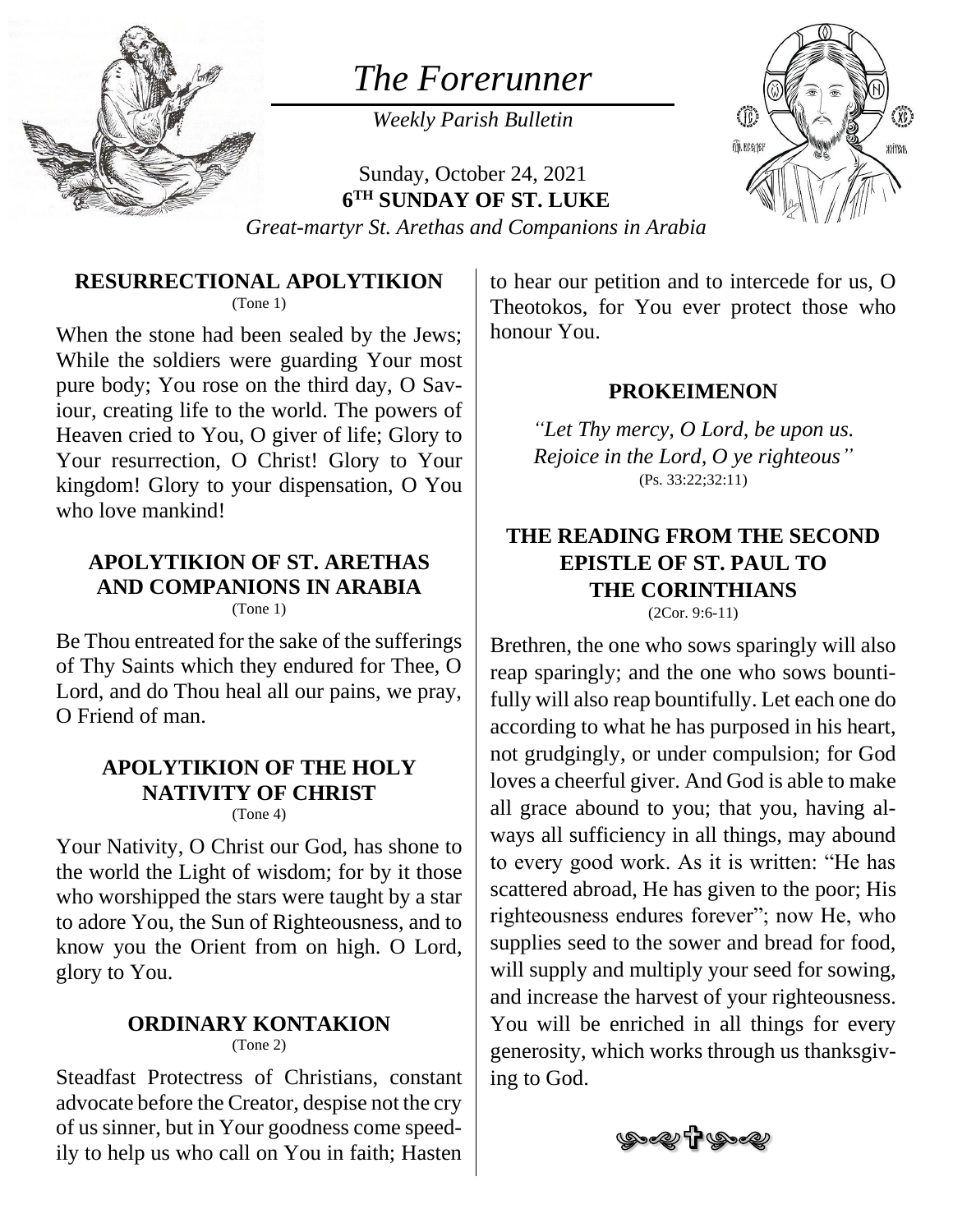### **THE READING FROM THE HOLY GOSPEL ACCORDING TO ST. LUKE**

(Luk. 8:26-39)

At that time, Jesus arrived at the country of the Gadarenes, which is opposite Galilee. And as He stepped out on land, there met Him a man from the city who had demons; for a long time he had worn no clothes, and he lived not in a house but among the tombs. When he saw Jesus, he cried out and fell down before him, and said with a loud voice, "What hast Thou to do with me, Jesus, Son of the Most High God? I beseech Thee, do not torment me." For Jesus had commanded the unclean spirit to come out of the man. [For many a time it had seized him; he was kept under guard, and bound with chains and fetters, but he broke the bonds and was driven by the demon into the desert.] Jesus then asked him, "What is your name?" And he said, "Legion"; for many demons had entered him. And they begged Jesus not to command them to depart into the abyss. Now a large herd of swine was feeding there on the hillside; and they begged Jesus to let them enter these. So, He gave them leave. Then the demons came out of the man and entered the swine, and the herd rushed down the steep bank into the lake and was drowned. When the herdsmen saw what had happened, they fled, and told it in the city and in the country. Then people went out to see what had happened, and they came to Jesus, and found the man from whom the demons had gone, sitting at the feet of Jesus, clothed and in his right mind; and they were afraid. And those who had seen it told them how he who had been possessed with demons was healed. Then all the people of the surrounding country of the Gadarenes asked Jesus to depart from them; for they were seized with great fear; so He got into the boat and returned. The man from whom the demons had gone begged

that he might be with Jesus; but Jesus sent him away, saying, "Return to your home, and declare all that God has done for you." And he went away, proclaiming throughout the whole city all that Jesus had done for him."



## **HOMILY** *By: Deacon James Hargrave*

#### **"What is the Matins Gospel?"**

Christ is risen!

Every Sunday morning, we hear the Gospel proclaimed twice. Once, we hear the Gospel proclaimed in the middle of the Divine Liturgy. Usually, the sermon teaches us how to hear and receive this Gospel message.

But every Sunday morning at Matins, a different Gospel passage is proclaimed. Why? Why do we hear the Gospel twice on Sundays, and what's the difference between the two?

Nearly every Gospel passage at Liturgy is different from all the other Gospel passages that are proclaimed at Liturgy. There is a different Gospel reading for nearly every day of the year. Listen to the Gospel at every Sunday Liturgy and you will hear parables, teachings, miracles, and deeds of Christ. Sometimes, the Sunday Liturgy Gospel even covers the Passion of Christ, and occasionally-- like the first three Sundays of Pascha-- the Resurrection.

But the Sunday Matins Gospels are repeated. We hear each one about four times per year. And they all have the same theme: the Resurrection. You see, Sunday is the Day of Resurrection. Every Sunday except Palm Sunday is Resurrection Sunday-- a mini Pascha. So, on Saturday night Vespers and at Sunday morning Matins, we meditate on the Resurrection.

We know that the Resurrection is the central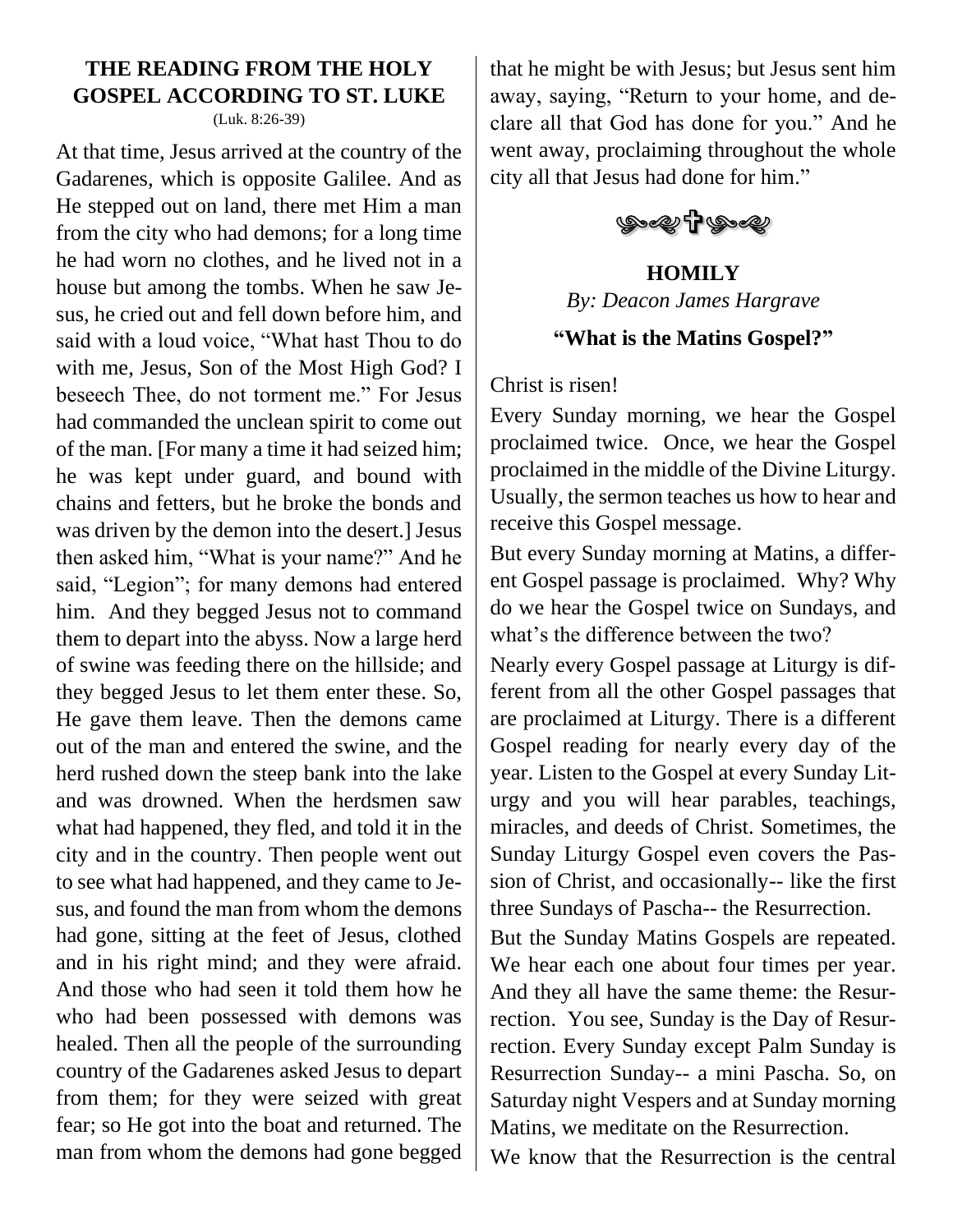event of the Gospel. The Resurrection, in fact, is the central event of our lives.

The Resurrection is the central event of all creation. Everything about God's creation is known and seen and understood and saved because of the Resurrection, and through the Resurrection. As we contemplate the Resurrection, our eyes are opened to truly perceive everything else as it truly is.

You'll hear this theme again and again in the Resurrection Gospels. This Sunday, the passage from the Gospel of John tells us that when Peter and John entered the empty tomb, they still "did not know the Scripture, that Jesus must rise from the dead." They did not understand that the entire Old Testament is the story of Jesus rising from the dead. They did not understand that the entire story of their Master's ministry culminated in his rising from the dead. If you want to understand Scripture, you have to know the Resurrected Lord Jesus Christ. If you want to understand the people around you, you have to know the Resurrected Lord Jesus Christ. If you want to understand yourself, you have to know the Resurrected Lord Jesus Christ. If you want to live at peace with the world; at peace with your own soul; in union with God? You have to know the Resurrected Lord Jesus Christ.

These Resurrection Gospels teach us how to hear and understand all of the rest of the Gospels. How to receive the rest of the New Testament. The rest of Holy Scripture. The Resurrection Gospels teach us what the whole Bible means. Our entire Christian experience-- our entire lives-- are lived in the light of these Resurrections Gospels.

So, as the deacon enthusiastically reminds you, let us attend. Let us listen. Let us pay attention. Come to Matins, every Sunday, prepared to receive the light of the Risen Lord, and to have your mind and heart and body filled and strengthened by the good news of the Resurrection of Christ, and the transformation of the world. Christ is risen!

#### **PARISH ANNOUNCEMENTS**

If you wish to announce something on The Forerunner, please e-mail Elias Neto at [neto.elias@aol.com](mailto:neto.elias@aol.com) by Thursday

- Fraser Valley Orthodox Youth Group every Thursday, 7:00 pm. Address: 2051 Windsor Street, Abbotsford. For questions, contact:  *[fraservalleyorthodoxyouth@gmail.com](mailto:fraservalleyorthodoxyouth@gmail.com)* Masks are mandatory for those attending.
- This week (October 24 to 30) will be a regular week with Matins (9:00 am) and Liturgy (10:00 am) on Saturday and Sunday. Please remember that we ask the congregation to wear masks to the Saturday services. Monday, Wednesday and Friday mornings we will serve daily Matins at 7:00 am. Wednesday (7:00 pm) and Saturday (6:00 pm) we will serve Vespers with time for confession afterward.

For pastoral care, please contact:

*The Very Rev. Fr. (Abouna) Michael Gillis Ph: (604) 512-1013 E-mail: frmichaelg@gmail.com*

This Bulletin is a publication of:

HOLY NATIVITY ORTHODOX CHURCH 4828 216A Street, Langley, BC V3A 2N5 *Thank you for your presence today!*